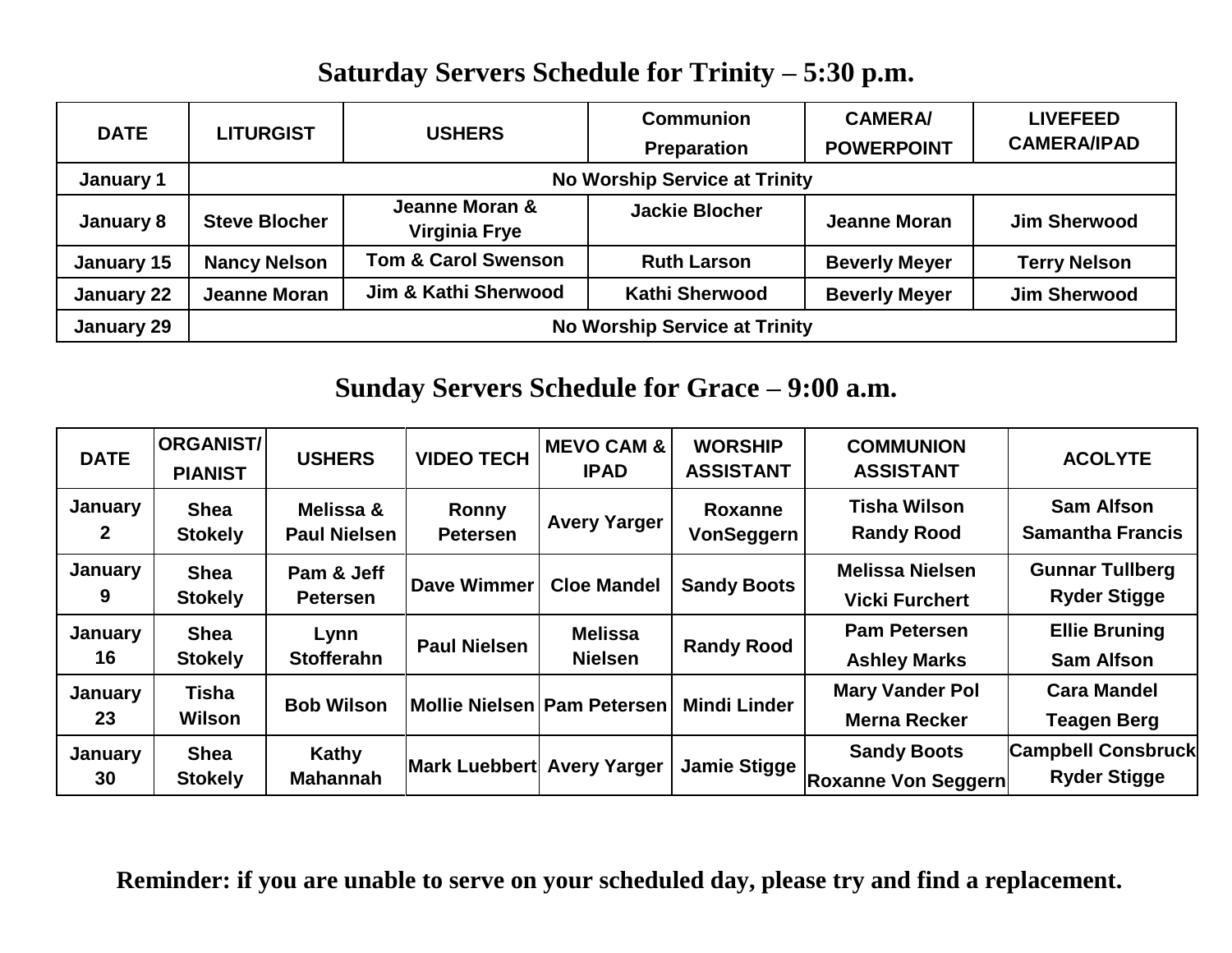# January 2022

| <b>Monday</b><br><b>Sunday</b>                                                                                                           |                                                                                                                                                                                                  | <b>Tuesday</b>                                                                                                                                                     | Wednesday                                                                                                                                                               | <b>Thursday</b>                                                            | Friday                                                   | <b>Saturday</b>                                                                                                   |
|------------------------------------------------------------------------------------------------------------------------------------------|--------------------------------------------------------------------------------------------------------------------------------------------------------------------------------------------------|--------------------------------------------------------------------------------------------------------------------------------------------------------------------|-------------------------------------------------------------------------------------------------------------------------------------------------------------------------|----------------------------------------------------------------------------|----------------------------------------------------------|-------------------------------------------------------------------------------------------------------------------|
|                                                                                                                                          |                                                                                                                                                                                                  |                                                                                                                                                                    |                                                                                                                                                                         |                                                                            |                                                          | 1 No Worship Service at<br>Trinity                                                                                |
| $\overline{c}$<br>9:00 a.m. Joint<br>Worship Service at<br>Grace                                                                         | 3 Trinity Troopers/<br>Coffee 9:00 am<br>Trinity Quilters 1-4<br>Grace: 7:30-9 Choraliers<br>Pastor's Day Off                                                                                    | $\overline{4}$<br>Pastor Text Study 10am<br>Trinity Women's Bible<br>Study 9am<br>Bible Study at Trinity 7pm                                                       | 5<br>Epiphany Intergenerational<br>Even at Trinity 5:30 p.m.                                                                                                            | $6\,$<br>10:00 am St. Joe's<br>11:00 am Villa<br>2:00 pm Colonial<br>Haven | $\tau$                                                   | 8<br>5:30 p.m. Worship<br>Service at Trinity<br>Games, Cards and<br>Puzzles after worship.                        |
| 9<br>9:00 a.m. Worship<br>Service/Bells at<br>Grace                                                                                      | 10 Trinity Troopers/<br>Coffee 9:00 am<br>Trinity Quilters 1-4<br>Grace:<br>9:30-3:30 WIC/Immun<br>Cub Scouts 6:30-7:30<br><b>No Friendship Circle!</b><br>7:30-9 Choraliers<br>Pastor's Day Off | 11<br>Pastor Text Study 10am<br>Trinity Women's Bible<br>Study 9am<br>PEO 7:00pm<br>Bible Study at Trinity 7pm                                                     | 12<br>Christian Education 5:30-6:30<br>p.m. at Trinity<br>Bells Practice at Grace 5:30pm<br><b>OFFICE CLOSED Jan. 12 -</b>                                              | 13<br>Grace Quilters 9-3<br>$14$ ----------->                              | 14<br><b>Grace Quilters</b><br>$9 - 3$<br>Admin. Assist. | 15<br>Food Pantry<br>8:00 a.m. at Nielsen<br>Center<br>5:30 p.m. Worship<br>Service at Trinity<br>is on vacation! |
| 16<br>9:00 a.m. Worship<br>Service/Choir at<br>Grace                                                                                     | 17 Trinity Troopers/<br>Coffee 9:00 am<br>Trinity Quilters 1-4<br>Grace:<br>7:30-9 Choraliers<br>Pastor's Day Off                                                                                | 18 Pastor Text Study 10am<br>Trinity Women's Bible<br>Study 9am<br>2:30pm Hymn Picking Mtg<br>Bible Study at Trinity 7pm<br><b>Grace Council Meeting</b><br>5:30pm | 19 Girl Scouts 4-5pm<br>Christian Education 5:30-6:30<br>p.m. at Trinity<br>Bells Practice at Grace 5:30pm<br><b>Trinity Council Meeting</b><br>6:45pm                  | 20<br>10:00 am St. Joe's<br>11:00 am Villa<br>2:00 pm Colonial<br>Haven    | 21                                                       | 22<br>5:30 p.m. Worship<br>Service at Trinity                                                                     |
| 23<br>9:00 a.m. Worship<br>Service/Praise<br>Team at Grace<br><b>Annual Meeting of</b><br>the Congregation                               | 24 Trinity Troopers/<br>Coffee 9:00 am<br>Trinity Quilters 1-4<br>Grace:<br>Cub Scouts 6:30-7:30<br>7:30-9 Choraliers<br>Pastor at Contin. Ed.                                                   | 25<br>Grace:<br>9:30-3:30 WIC/Immun.<br>Bible Study at Trinity 7pm<br>Pastor at Continuing<br>Education                                                            | 26<br>Christian Education 5:30-6:30<br>p.m. at Trinity<br>Bells Practice at Grace 5:30pm<br>Trinity Evening Guild - 7pm<br>Joint Council Meeting -<br>6:45pm at Trinity | 27<br>Grace Quilters 9-3                                                   | 28<br><b>Grace Quilters</b><br>$9 - 3$                   | 29<br><b>No Worship Service</b><br>at Trinity                                                                     |
| 30 9:00 a.m. Joint<br>Service - Favorite<br>Hymns and<br>Fellowship at<br>Grace<br>2 <sup>nd</sup> Annual Ice<br>Fishing<br>Extravaganza | 31 Trinity Troopers/<br>Coffee 9:00 am<br>Trinity Quilters 1-4<br>Grace:<br>7:30-9 Choraliers<br>Pastor's Day Off                                                                                |                                                                                                                                                                    |                                                                                                                                                                         |                                                                            |                                                          |                                                                                                                   |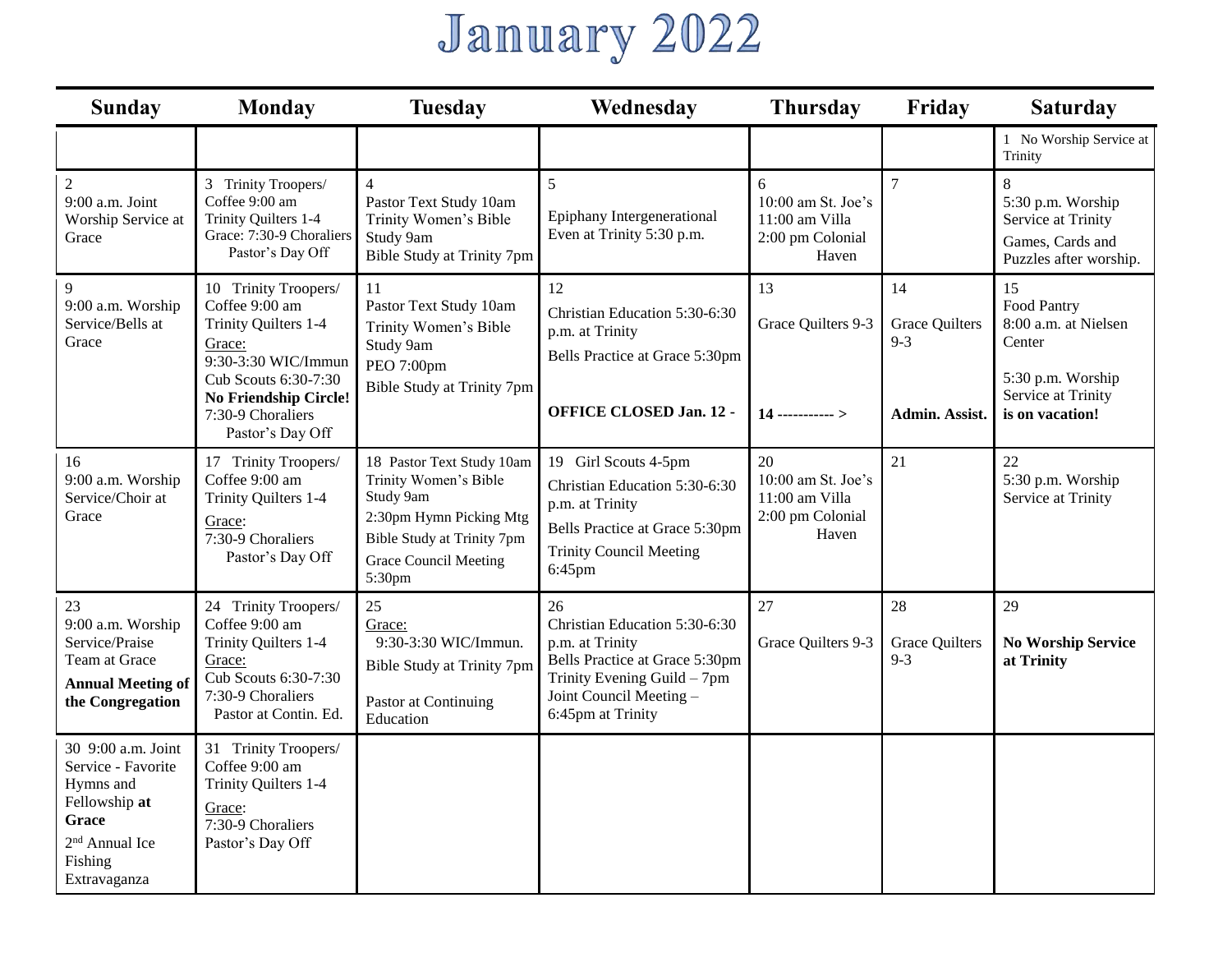#### **Sunday Servers Schedule for Trinity – 9:00 a.m.**

| <b>DATE</b>        | <b>LITURGIST</b>          | <b>USHERS</b>                                    | <b>Communion</b><br><b>Preparation</b> | <b>CAMERA/</b><br><b>POWERPOINT</b> | <b>LIVEFEED</b><br><b>CAMERA/IPAD</b> |
|--------------------|---------------------------|--------------------------------------------------|----------------------------------------|-------------------------------------|---------------------------------------|
| <b>February 6</b>  | <b>Nancy Nelson</b>       | Jeanne Moran &<br><b>Barb Schroedter</b>         | <b>Karen Green</b>                     | Jeanne Moran                        | <b>Terry Nelson</b>                   |
| <b>February 13</b> | <b>Steve Blocher</b>      | <b>Tom &amp; Carol Swenson</b>                   | <b>Brenda Larson</b>                   | <b>Brenda Larson</b>                | <b>Jim Sherwood</b>                   |
| <b>February 20</b> | <b>Carol Swenson</b>      | Darwin & Linda<br><b>Peterson</b>                | <b>Tracey Merchen</b>                  | <b>Nancy Nelson</b>                 | <b>Terry Nelson</b>                   |
| <b>February 27</b> | <b>Nichole Chambliess</b> | <b>Darren &amp; Nichole</b><br><b>Chambliess</b> | <b>Jackie Blocher</b>                  | <b>Devon</b><br><b>Chambliess</b>   | <b>Jim Sherwood</b>                   |

## **Saturday Servers Schedule for Grace – 5:30 p.m.**

| <b>DATE</b>    | ORGANIST/<br><b>PIANIST</b>   | <b>USHERS</b>                     | <b>VIDEO TECH</b>               | <b>MEVO CAM &amp;</b><br><b>IPAD</b> | <b>WORSHIP</b><br><b>ASSISTANT</b> | <b>COMMUNION</b><br><b>ASSISTANT</b>            | <b>ACOLYTE</b>                                    |
|----------------|-------------------------------|-----------------------------------|---------------------------------|--------------------------------------|------------------------------------|-------------------------------------------------|---------------------------------------------------|
| February 5     | <b>Shea</b><br><b>Stokely</b> | Jeff & Pamelal<br><b>Petersen</b> | <b>Ronny</b><br><b>Petersen</b> | <b>Cloe Mandel</b>                   | <b>Vicki</b><br><b>Furchert</b>    | <b>Dan Fiala</b><br><b>Randy Rood</b>           | <b>Gunnar Tullberg</b><br><b>Samantha Francis</b> |
| February<br>12 | <b>Shea</b><br><b>Stokely</b> | <b>Todd</b><br><b>Kuxhausen</b>   | Dave Wimmer                     | <b>Melissa</b><br><b>Nielsen</b>     | Logan<br><b>Consbruck</b>          | Kayla Kuxhausen<br><b>Dave Wimmer</b>           | <b>Ellie Bruning</b><br><b>Campbell Consbruck</b> |
| February<br>19 | <b>Shea</b><br><b>Stokely</b> | Lynn<br><b>Stofferahn</b>         | <b>Paul Nielsen</b>             | <b>Pam Petersen</b>                  | <b>Mary</b><br><b>Vander Pol</b>   | <b>Vicki Furchert</b><br><b>Kathy Mahannah</b>  | <b>Teagen Berg</b><br><b>Ryder Stigge</b>         |
| February<br>26 | <b>Tisha</b><br>Wilson        | <b>Bob Wilson</b>                 | Mollie Nielsen                  | <b>Avery Yarger</b>                  | Roxanne<br>Von Seggern             | <b>Andrea Francis</b><br><b>Melissa Nielsen</b> | <b>Samantha Francis</b><br><b>Cara Mandel</b>     |

**Reminder: if you are unable to serve on your scheduled day, please try and find a replacement.**